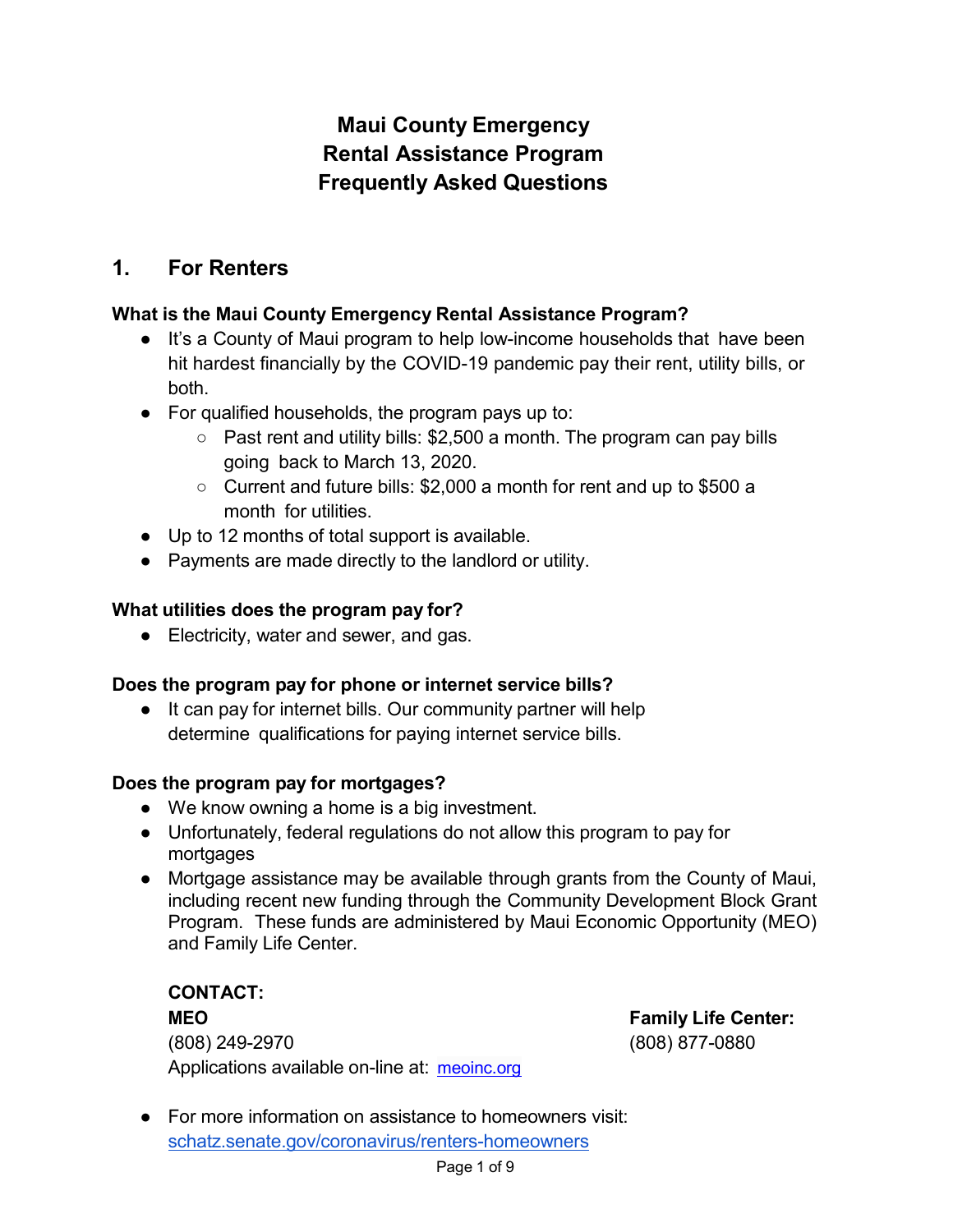# **Do I qualify?**

- The program requires a qualifying household to:
	- $\circ$  Show financial harm from the pandemic, such as qualifying for unemployment, job loss, reduction in wages, or increase in household expenses.
	- $\circ$  Show at least one household member is at risk of losing their housing.
	- o Have a household income at or below 80% of area annual income, according to household size (see income limit tables on page 2).
- First priority will be given to applicants who qualify:
	- With a household income less than 50% of the area median income for Maui County; OR
	- If a household member has been unemployed for the past 90 days at the time of application AND is still unemployed at the time of application.
	- Second priority will be given to applicants who qualify:
		- With a household income less than 80% of the area median income for Maui County;
- Only one person per household should apply.

#### **What are the 50% income limits?**

● The current 50% income limit (subject to change) is:

| <b>Size of Household</b> | <b>Annual Income Limit to Qualify</b> |
|--------------------------|---------------------------------------|
| 1 person                 | Up to \$35,900 a year                 |
| 2 people                 | Up to $$41,000$ a year                |
| 3 people                 | Up to \$46,150 a year                 |
| 4 people                 | Up to \$51,250 a year                 |
| 5 people                 | Up to \$55,350 a year                 |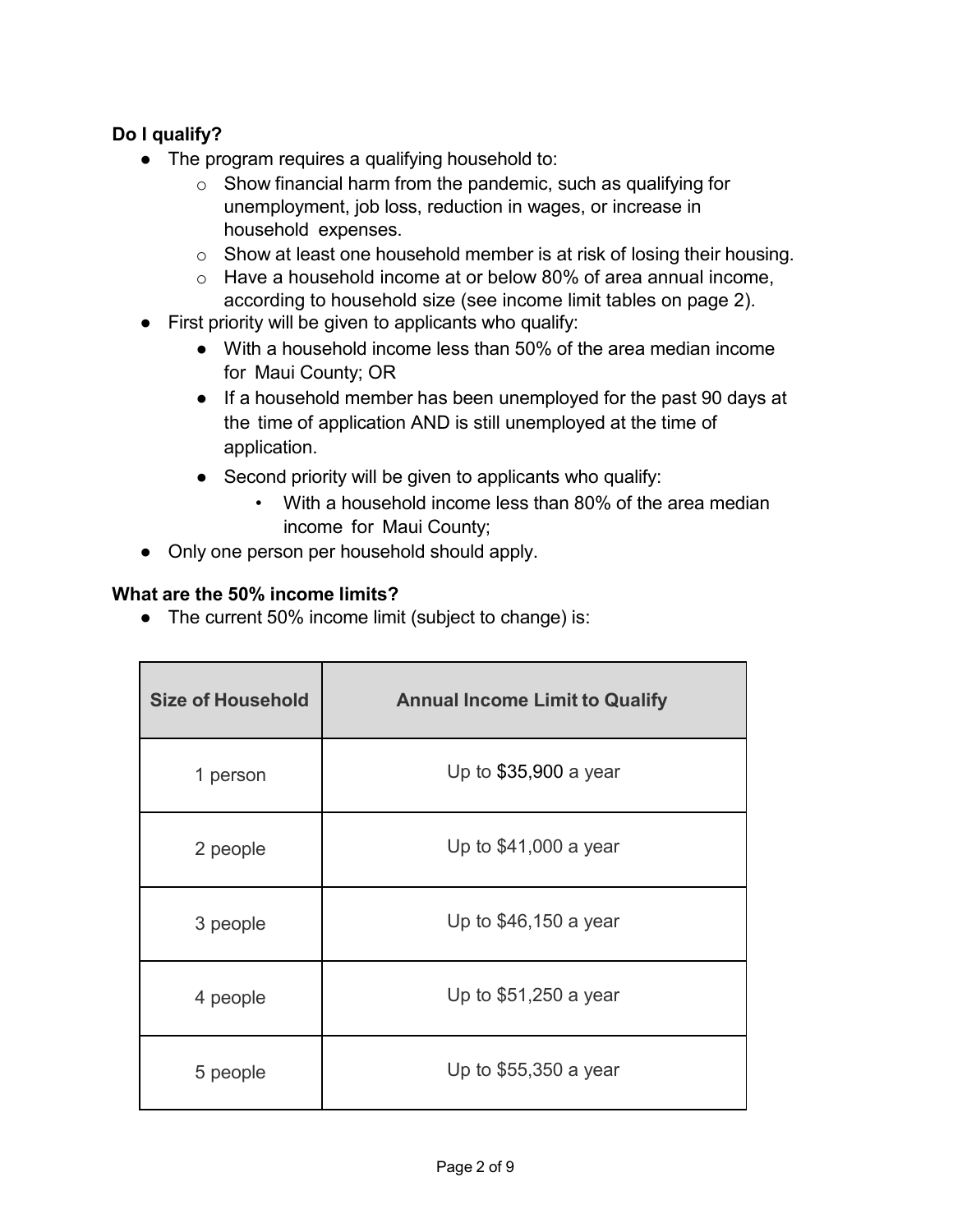| 6 people | Up to \$59,450 a year |
|----------|-----------------------|
| 7 people | Up to \$63,550 a year |
| 8 people | Up to \$67,650 a year |

# **What are the 80% income limits?**

● the current 80% income limit (subject to change) is:

| <b>Size of Household</b> | <b>Annual Income Limit to Qualify</b> |
|--------------------------|---------------------------------------|
| 1 person                 | Up to \$57,400 a year                 |
| 2 people                 | Up to \$65,600 a year                 |
| 3 people                 | Up to \$73,800 a year                 |
| 4 people                 | Up to \$82,000 a year                 |
| 5 people                 | Up to \$88,600 a year                 |
| 6 people                 | Up to \$95,150 a year                 |
| 7 people                 | Up to \$101,700 a year                |
| 8 people                 | Up to \$108,250 a year                |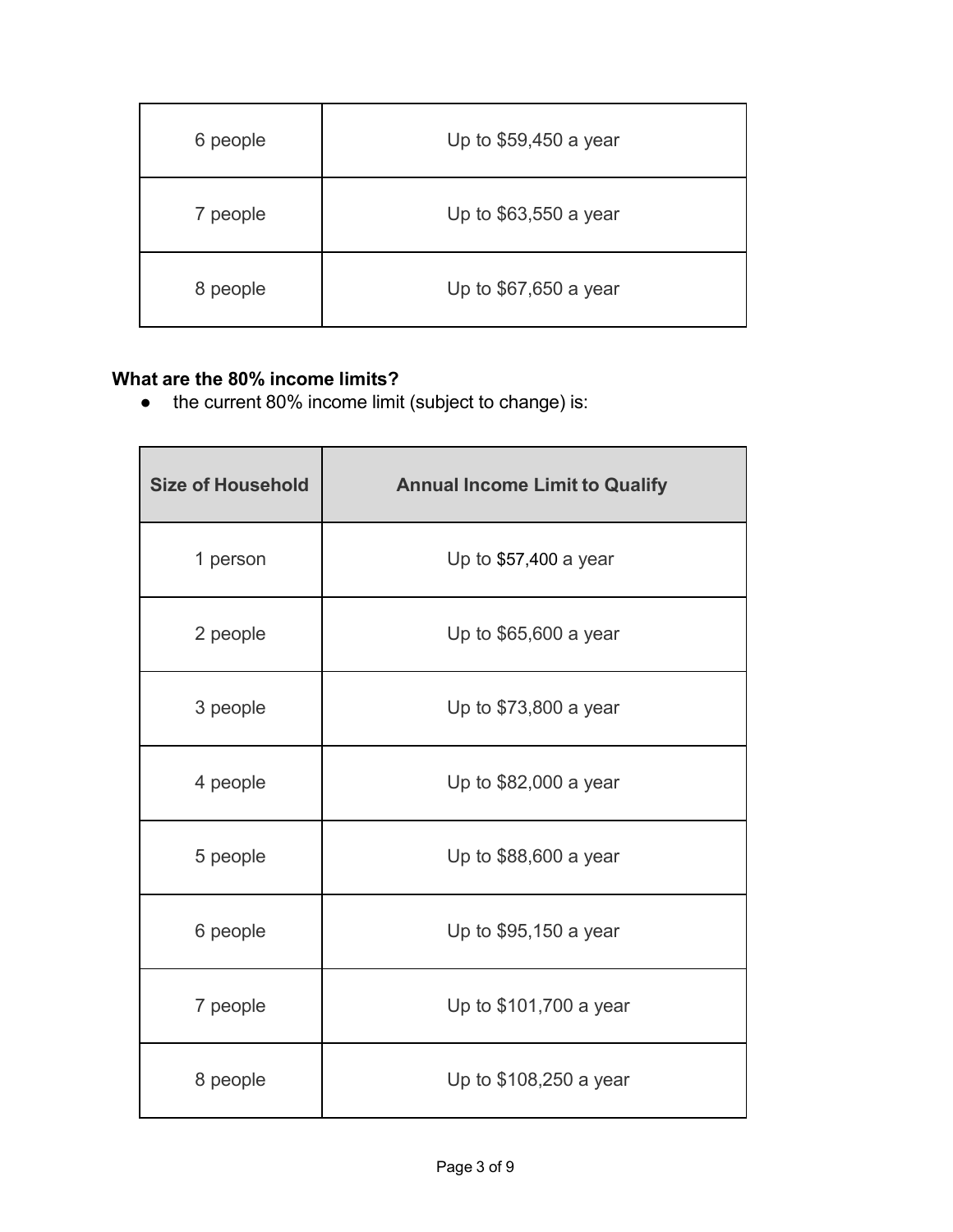### **What is considered a "household"?**

- "Household" is defined as all persons living at a single residential address.
- However, where tax filings demonstrate that more than one household lives at a single address, the households may be treated separately.

#### **I live with roommates, not family. Can I qualify?**

- Generally, one lease equals one application.
- When on a shared lease with non-family members, a person may be able to apply for their portion of the lease, with verification of their portion of rent, such as past receipts, proof of payments, etc.

#### **Do I need to be on unemployment to qualify?**

- No. If a person who lost their job doesn't have a verification letter from the State of Hawaiʻi Unemployment Office, they can use other documents such as a termination letter or furlough letter from an employer.
- This will confirm they either are on unemployment benefits or may qualify for unemployment benefits.
- A person **cannot** be considered for this prioritization category if they worked in the last 90 days before applying.

#### **Do I have to be behind on my rent or utilities to qualify?**

- No. A household may apply for rent help (and/or utility help) to cover past rent AND/OR upcoming rent payments.
- A household can apply for rent back to March 13, 2020, if needed and up to three months of upcoming rent at one time.
- A total of 12 months of support is available.

#### **Can I apply for funds to help with utilities, even if I don't need rent relief?**

- Yes, a household may apply for help paying for utilities even if they do not need help paying for rent.
- Applicants will need to show past and current amounts due by providing a recent statement from the utility company/companies.

#### **How do I apply?**

• We encourage people to apply at **<https://mauicounty.gov/MauiRentHelp>**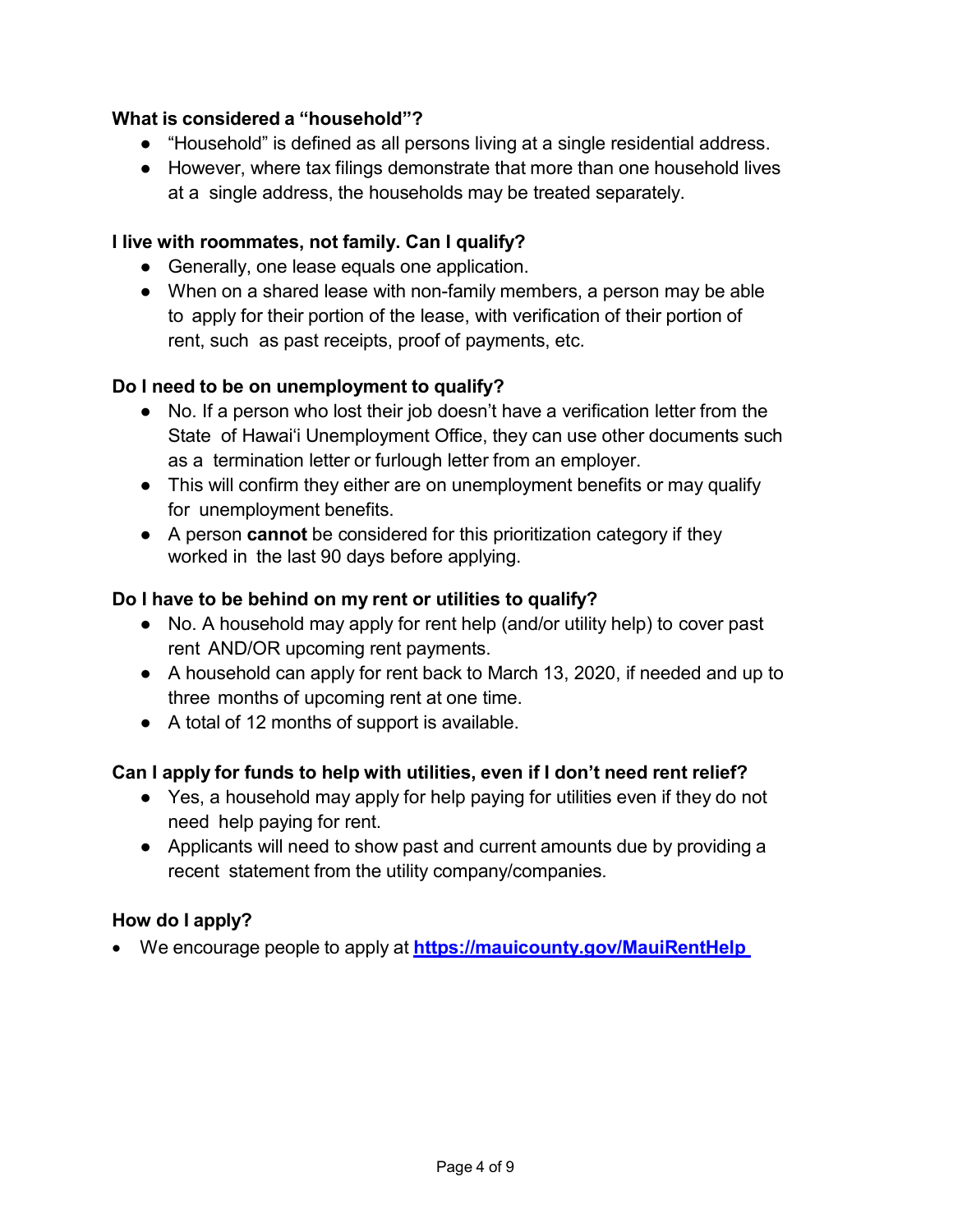## **What documents will I need to apply?**

- 1. ID card for person applying.
- 2. Social Security numbers for all household members.
- 3. Income verification documents for all household members.
- 4. Proof of hardship. May include pay stubs, documenting pre/post COVID-19 income, unemployment approval letter, layoff letter, rent past due notice, or other documents.

## **These documents may be needed based on the assistance requested:**

- 1. Past due utility bill (electric, gas, sewer and water)
- 2. Current utility bill.
- 3. Rental agreement.
- 4. Past due rent notice.
- 5. W-9 from landlord.

See Appendix B on page 8 for a complete list of acceptable documents.

#### **How long will I have to wait until my application is approved?**

- Many of our friends and neighbors are expected to apply, so it will take a few weeks for our partners to review applications and verify documents.
- When a person applies, they will get a receipt for their application and a tracking number to check the status of their application online.
- People without internet access will have a point of contact with one of our community partners who can keep applicants updated on the status of their application.

# **What happens if the program runs out of money while my application is being processed?**

- The \$2,000 a month limit for rent and \$500 a month limit to cover utility payments will help the County stretch the funding to help as many people as possible.
- In the future, it is possible that the funds will run out before we can cover all the rental and utility arrears. We will keep applicants informed about the status of their application.
- When we are close to paying out the full \$40 million, we will close the fund to applications.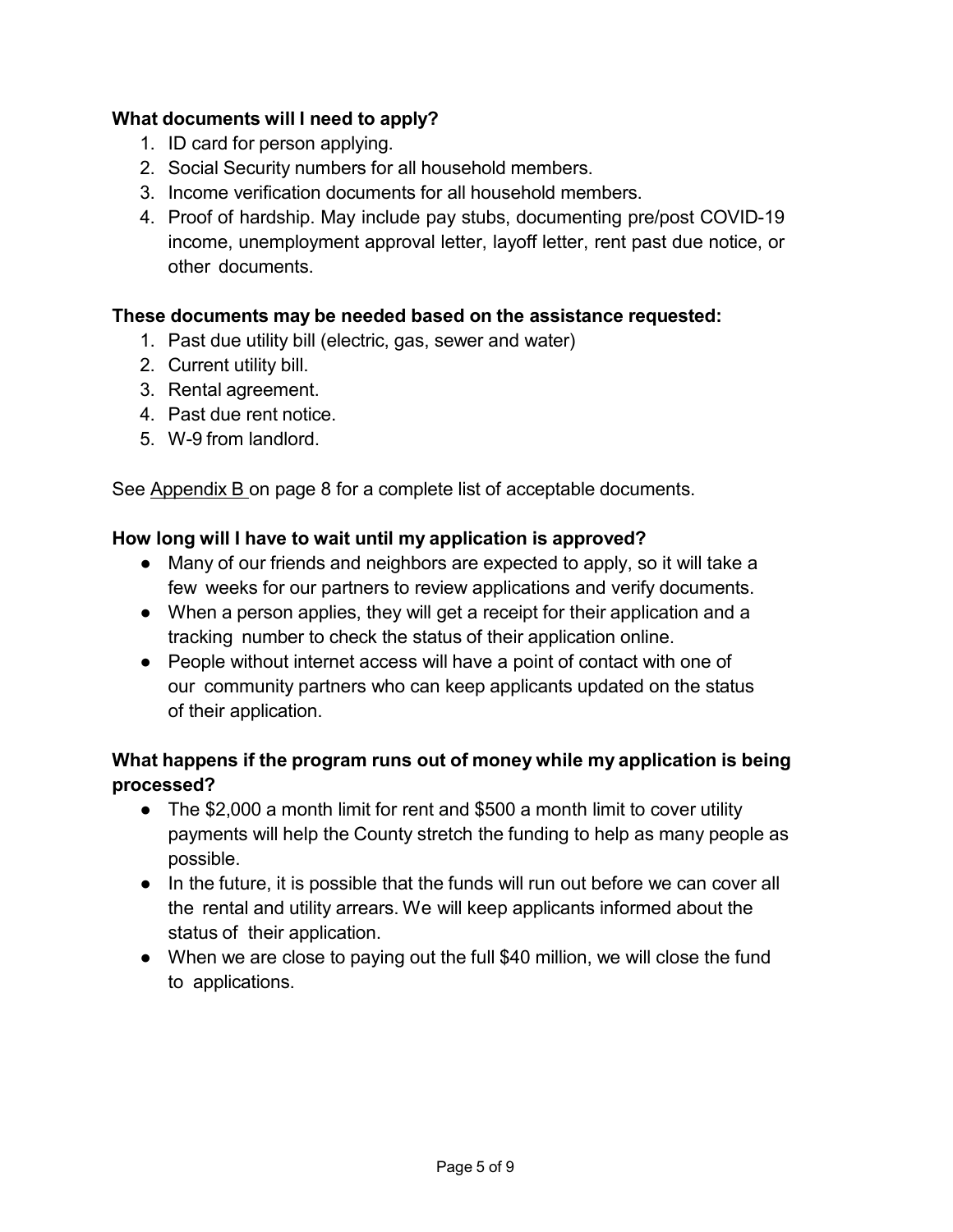**I'm getting help with my rent/utilities from another program. Can I also get help from the Maui County Emergency Rental Assistance Program?**

- A household may receive assistance provided that the funds received are not applied to costs already covered or that will be covered by other federally funded programs, such as:
	- The Department of Hawaiian Homelands
	- Section 8 housing
	- A housing choice voucher
	- Public housing
	- Project-based rental assistance

# **If I'm approved, will I stay enrolled in the program or will I have to reapply to pay future bills?**

- Approved households are eligible to receive up to three months of future payments but may not exceed the maximum amount of months.
- Households will have to reapply every three months so we can verify their financial situation.
- In total, a household can qualify for 12 months of help, as long as they requalify every three months and for as long as funds are available.

#### **Can I be evicted while waiting for these funds?**

- It is unlikely a person will be evicted through June 30, due to the federal eviction moratorium.
- Landlords can still file eviction cases in Hawaiʻi courts for circumstances related to health, safety, or property risk. People who are worried about eviction can contact one of these organizations:
	- Legal Aid Society of Hawaiʻi visit [legalaidhawaii.org/housing-covid-](https://www.legalaidhawaii.org/housing-covid-19.html)[19.html](https://www.legalaidhawaii.org/housing-covid-19.html) or call (808) 536-4302.
	- State of Hawaiʻi Landlord Tenant Hotline visit [https://cca.hawaii.gov/blog/what-should-i-do-if-i-have-a](https://cca.hawaii.gov/blog/what-should-i-do-if-i-have-a-landlordtenant-problem/)[landlordtenant-problem/](https://cca.hawaii.gov/blog/what-should-i-do-if-i-have-a-landlordtenant-problem/) or call (808) 586-2634.
	- Mediation Services of Maui [https://www.mauimediation.org/](https://www.mediatehawaii.org/landlordtenant) or call (808) 244- 5744.

#### **Will payment be made to me, or to my landlord/utility company?**

● Payments are made directly to the landlord or utility company.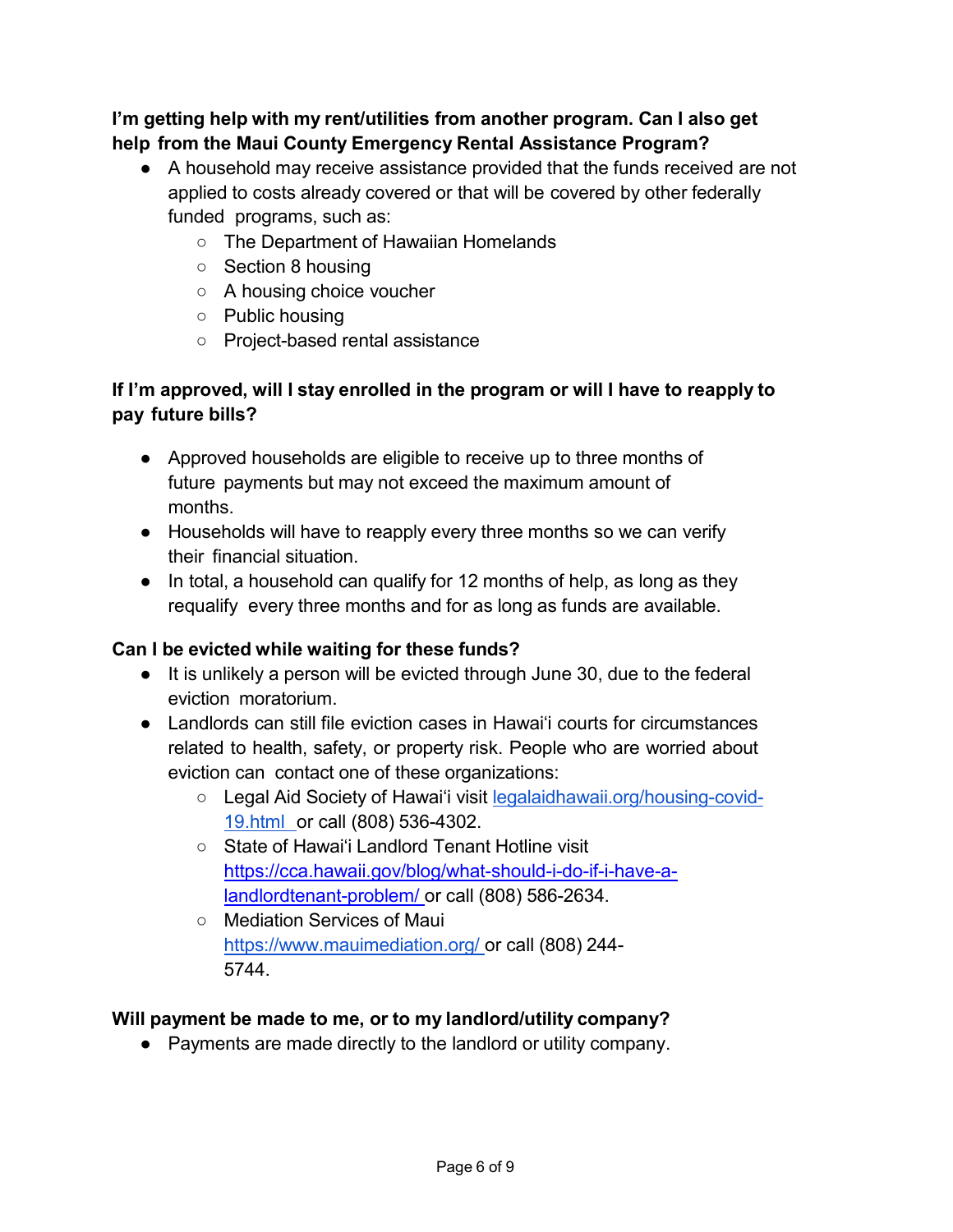# **2. For Landlords**

#### **I'm a landlord/property manager. Can I apply on behalf of my tenants?**

- Yes. Landlords must receive consent from tenants prior to applying. A landlord will need to compile the same documentation outlined in Appendix B (page 8). This includes W-9's.
- As a landlord, enter information about your tenant(s) into the screening portal at <https://mauicounty.gov/MauiRentHelp>
- That will take a landlord to the online application. Complete as much of the online application as possible with your tenant's information and press the submit button.
- One of our community partners will contact an applying landlord to help them through the rest of the process.

#### **What do I need to do if my tenants are applying?**

• Landlords can support the process by working with tenants to ensure all necessary documentation is prepared to complete an application.

#### **Is there a limit to how many tenants of mine can get help from the program?**

● No, but only one tenant from each household can qualify.

#### **If a tenant does not qualify for the funding, can they be evicted?**

• The federal eviction moratorium is in place through June 30. It prohibits landlords from evicting their tenants for unpaid rent through June 30.

## **If I qualify, how will I get paid?**

• Depending on what information was provided on the application and agreement, funds will be delivered by Direct Deposit or check

# **3. For Applicants**

#### **How do I check the status of my application or contact a representative for assistance?**

- To check status of application: https://mera.catholiccharitieshawaii.org/
- Call the Maui County Emergency Rental Assistance Program Help Line: ( 808) 873-4673 Call Center is open Monday to Friday, 8 a.m. to 5 p.m, except holidays.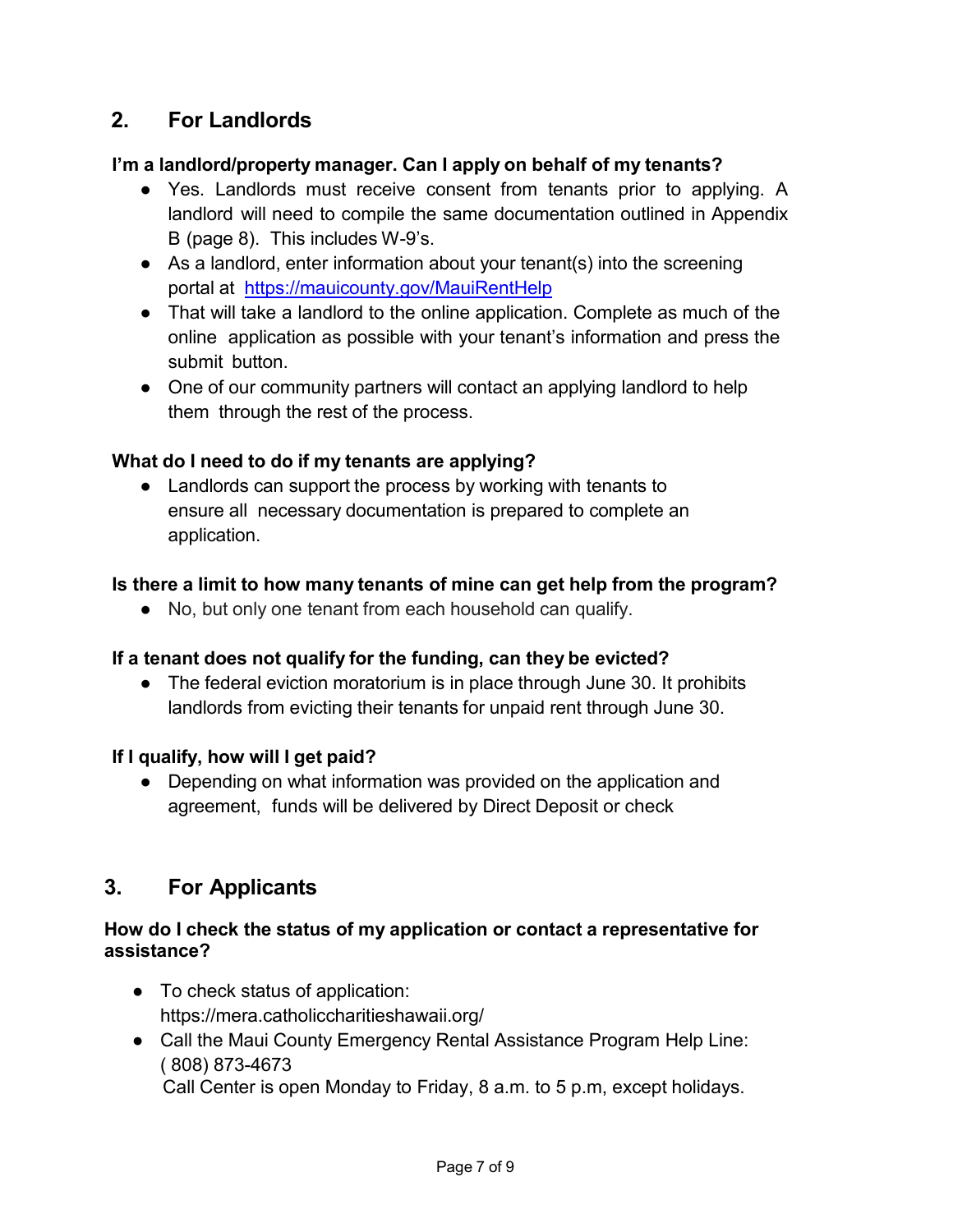# **4. APPENDIX A: ELIGIBILITY**

# **Eligible Households Must Meet All of the Following Criteria**

- 1. One or more persons within the household has qualified for unemployment benefits or experienced a reduction in household income, incurred significant costs, or experienced other financial hardship due, directly or indirectly, to the COVID-19 outbreak;
- 2. One or more persons within the household can demonstrate a risk of experiencing homelessness or housing instability; and
- 3. Household has a household income at or below 80% of area median income

#### **Area Median Income**

- Group one: Household income is not more than fifty percent (50%) of the area median income for the household in application. (See Page 2)
- Group two: Household income is not more than eighty percent (80%) of the area median income for the household in application.

# **5. APPENDIX B: REQUIRED DOCUMENTS**

## **Photo ID and Proof of Residency (One of the Following)**

- Hawaiʻi ID (Driver's License or State Identification Card).
- Passport, military ID, Out-of-state ID, etc.
- With support of Maui County residency.

## **Rental and Utility Documentation**

- Signed lease.
- Other agreement with landlord.
- Other proof of residency + pattern of rental payment.
- Household utility bill for Maui, Molokai or Lanai residence (electric, gas, water/sewer)

## **COVID-19 Hardship Documentation (Dated On or After March 13, 2020)**

- Acceptable Documents (in order of preference):
	- Unemployment Insurance eligibility letter
	- Most recent documents showing decrease in income or increase in expenses
	- Screenshot of most recent approved Unemployment Insurance payment or receipt on online portal

Page 8 of 9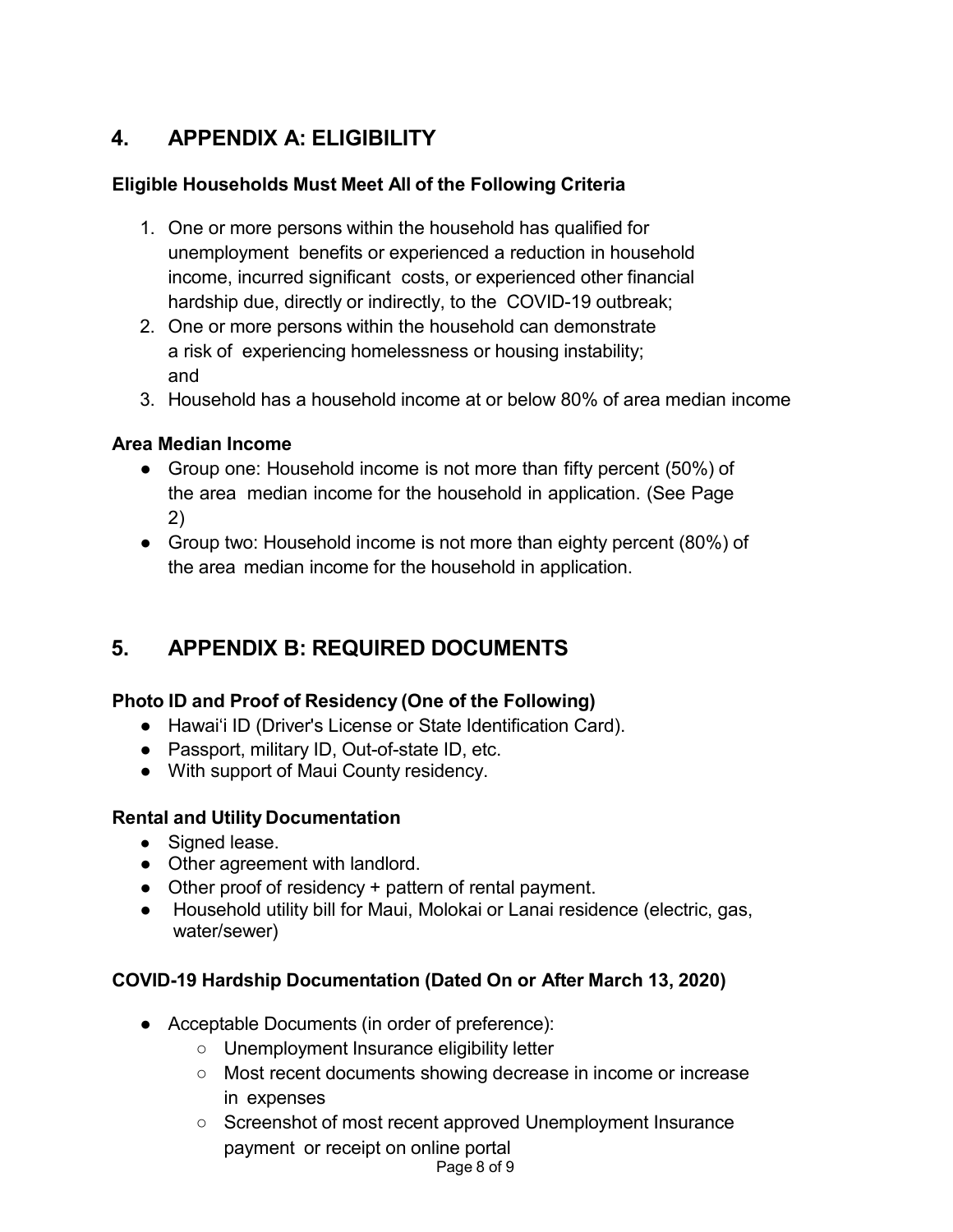- Furlough letter
- Layoff letter
- Self-attestation

### **Housing Instability Documentation**

- Acceptable Documents (in order of preference):
	- Unpaid rent or utility bills
	- Eviction notice or utility shut off notice
	- Unsafe or unhealthy living conditions
	- Self-attestation

#### **Income Documentation**

- Acceptable Documents (in order of preference):
	- Unemployment insurance statements: Unemployment Insurance, Pandemic Unemployment Assistance, Pandemic Emergency Unemployment Compensation.
	- Two months of wage statements, such as pay stubs.
	- Tax Filings: 2020 1040, or W-2
	- Manual calculation with 2020 tax documents (W-2, 1099, etc.)
	- Temporary Assistance for Needy Families.
	- Child support.
	- Documents verifying net income from the operation of a business or profession (i.e., Schedule C, 1099).
	- Bank statements demonstrating regular income
	- An attestation from an employer
	- Social Security (i.e., SS, SSI, SSDI).
	- Other Income

# **6. APPENDIX C: LANGUAGE ACCESS**

#### *\*Translation Services and General Information only\**

Catholic Charities Hawaii has partnered with an interpretation agency for over the telephone interpretation assistance.

Contact the Catholic Charities help line for Maui County at: (808) 873-4673

#### **Document Scanning**

Scanning services can be provided for those without the means to scan documents themselves. Contact Catholic Charities Hawaii to schedule in-person assistance: